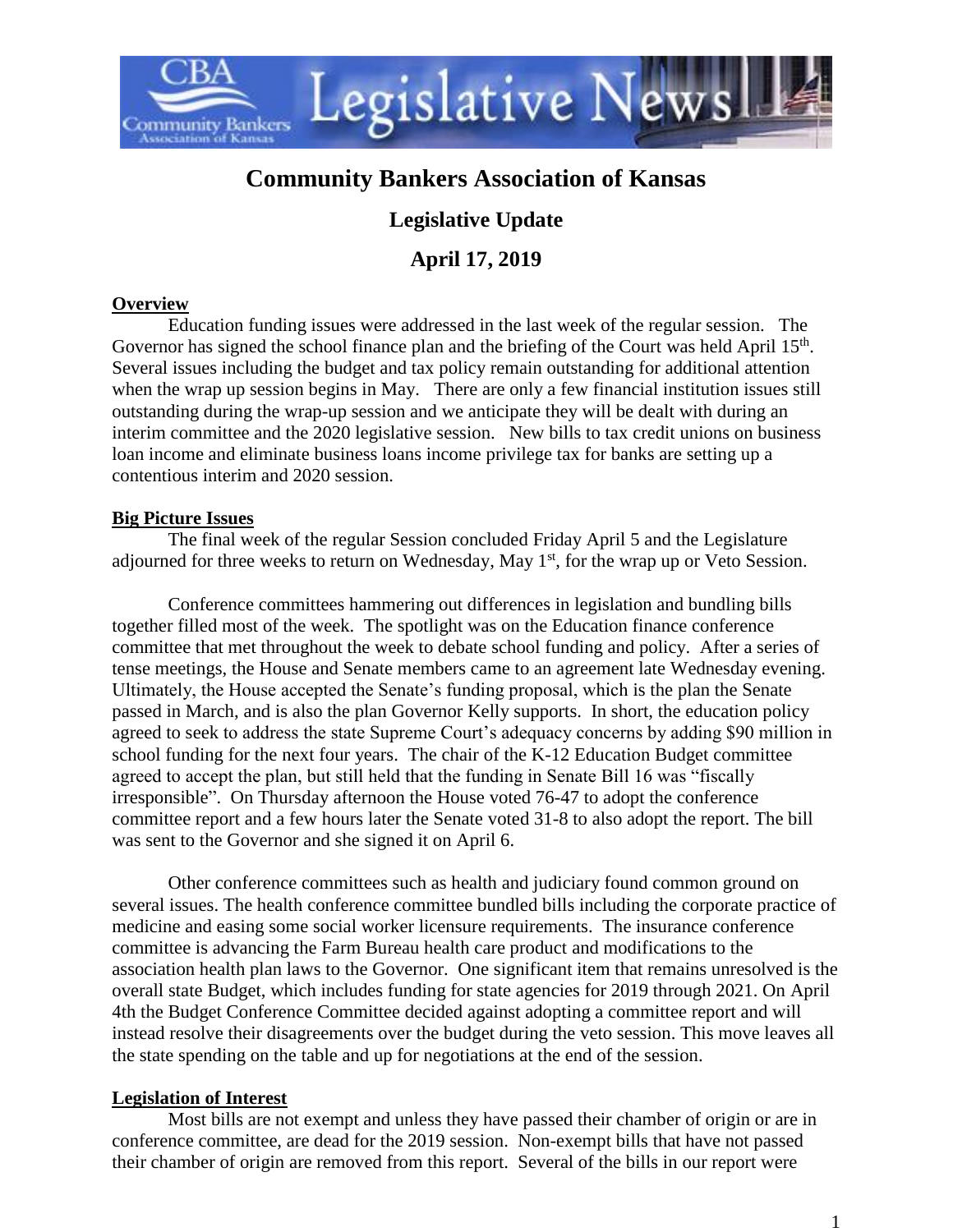bundled together in one conference committee report and passed the House chambers before break and should run in the Senate for a final vote during the veto/wrap up session.

Bills that have been published and the bill history can be found on the Legislature's official website: [http://www.kslegislature.org/li/b2019\\_20/measures/bills/](http://www.kslegislature.org/li/b2019_20/measures/bills/)

## Bills the Governor Has Approved

Update State Banking Code.

- SB 82: Updating the state banking code.
	- o KBA requested bill amends provisions of the State Banking Code (Code) relating to certificate of existence, voting rights for conversion to a state charter, and the method of delivery for certain notices.
	- o Summary:
	- o [http://www.kslegislature.org/li/b2019\\_20/measures/documents/summary\\_sb\\_82\\_](http://www.kslegislature.org/li/b2019_20/measures/documents/summary_sb_82_2019) [2019](http://www.kslegislature.org/li/b2019_20/measures/documents/summary_sb_82_2019)
	- o Passed Senate 40-0 and Senate 124-0.
	- o Governor signed on 4/10/19.

Center for Entrepreneurship Contributions.

- SB: 90: Extending the tax credit under the center for entrepreneurship act to financial institutions and increasing the annual tax credit limit for all contributors.
	- o KBA bill requested bill would allow financial institutions to claim the Center for Entrepreneurship tax credit beginning in tax year 2019, which would be applied to the privilege tax owed. The maximum amount of tax credits that any taxpayer could claim would be increased from \$50,000 to \$100,000. The total amount of tax credits that could be claimed for all taxpayers would remain capped at \$2.0 million per fiscal year.
	- o Summary: [http://www.kslegislature.org/li/b2019\\_20/measures/documents/summary\\_sb\\_90\\_](http://www.kslegislature.org/li/b2019_20/measures/documents/summary_sb_90_2019) [2019](http://www.kslegislature.org/li/b2019_20/measures/documents/summary_sb_90_2019)
	- o Passed Senate 40-0 and House 122-2.
	- o Governor signed on 4/4/19.

Industrial Hemp.

- Senate Sub for House Bill 2167:
	- o Kansas Department of Agriculture submits a plan to the United States Department of Agriculture outlining how the state will monitor and regulate the commercial production of industrial hemp.
	- o Phase two of industrial hemp research project approved last year.
	- o Expands cultivation of industrial hemp for commercial use.
	- o Passed House 114-3 and Senate 37-0.
	- o Governor signed on 4/15/19.
	- o Summary: http://www.kslegislature.org/li/b2019\_20/measures/documents/ccrb\_hb2167\_01 [040319.pdf](http://www.kslegislature.org/li/b2019_20/measures/documents/ccrb_hb2167_01_040319.pdf)

#### Bills Sent to the Governor

Farm Bureau and association health plan bills. Conference Committee report on HB 2099.

• SB 32: Farm Bureau non-insurance healthcare benefits. None insurance bill that exempts the Farm Bureau plan from Insurance Department regulatory authority and allows for a non-ACA compliant health product (not insurance).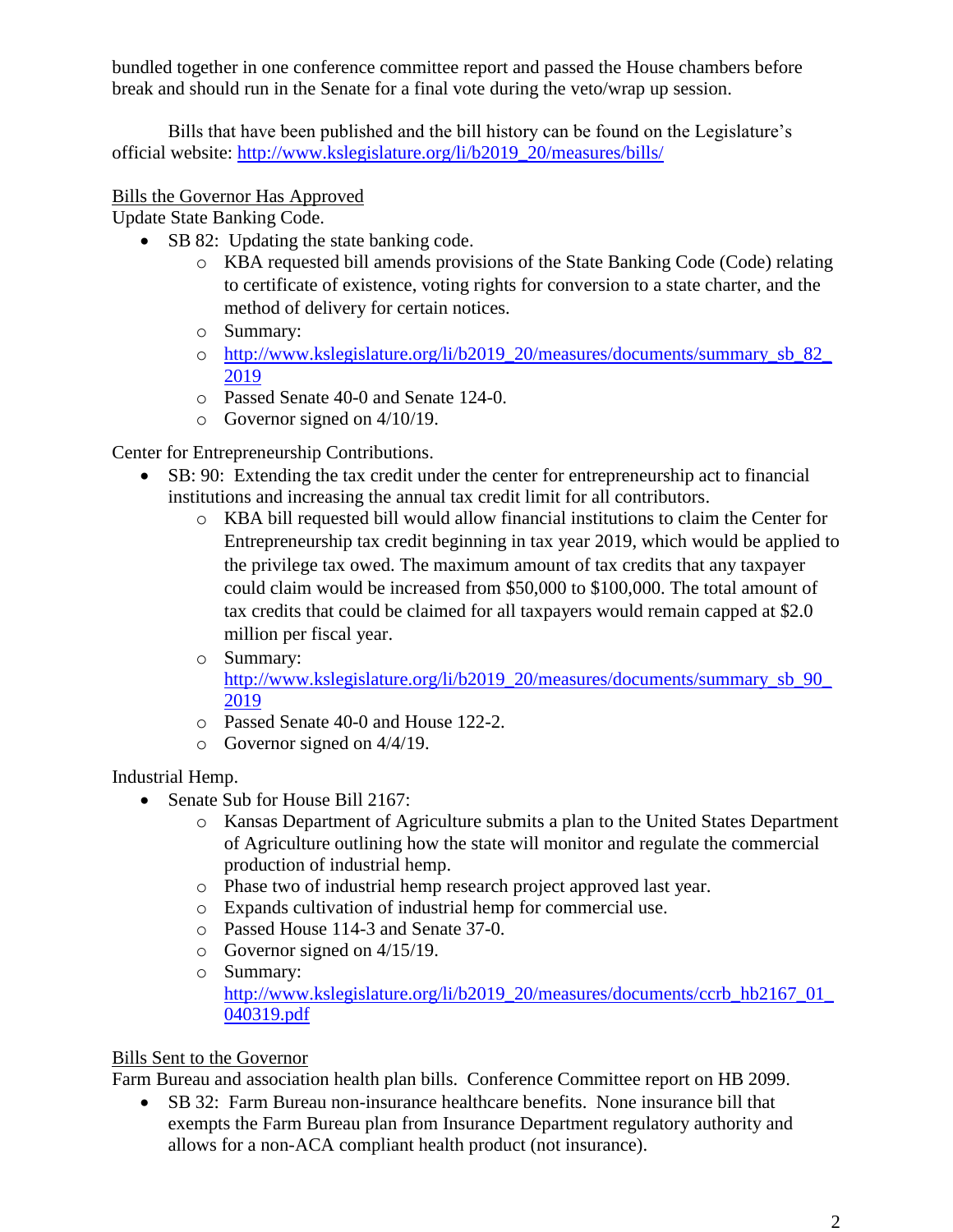- Other components of association health plan bills including:
	- o Remove a membership limitation placed on AHPs that requires the association have at least 25 members, employees, or employees of members to be offered group accident and health insurance coverage.
	- o Statement of purpose and intent for small employer health plans including to prevent abusive rating practices, to require disclosure of rating practices to purchasers, to establish rules regarding renewability of coverage, to establish limitations on the use of pre-existing condition exclusions, to provide for development of 'basic' and 'standard' health benefit plans to be offered to all small employers,
	- o Alters definitions of association health plans and small employer health plans.
- Passed Senate 28-12 and House 84-39 and awaiting Governor's action.

### Bills Still Alive

Tax reductions, itemized deductions, foreign income, FDIC premiums.

- SB 22: Kansas itemized deductions, election, providing for deferred foreign income, global intangible low-taxed income, business interest, capital contributions and FDIC premiums income tax modifications
	- o "Windfall" state tax policy changes in response to federal tax policy changes in 2017.
	- o Includes FDIC premiums as deductions for financial institutions.
	- o House added 1.0% reduction in sales tax on food and implementation of sales tax and use tax on some internet sales.
	- o Senate concurred with House amendments on March 14 and the bill is headed to the Governor.
	- o Governor vetoed the bill on March 25 and the House and Senate did not have the votes to override the veto.
	- o Best summary can be found at: [http://www.kslegislature.org/li/b2019\\_20/measures/documents/supp\\_note\\_sb22\\_0](http://www.kslegislature.org/li/b2019_20/measures/documents/supp_note_sb22_03_0000.pdf) [3\\_0000.pdf](http://www.kslegislature.org/li/b2019_20/measures/documents/supp_note_sb22_03_0000.pdf)
	- $\circ$  Revenue impact of SB 22 is reflected in the following table showing reductions in revenue to the State and tax relief to individuals and business interests.
	- o There are plans during the veto session to attempt passage of another tax reduction. There are not details regarding the potential contents of the bill yet.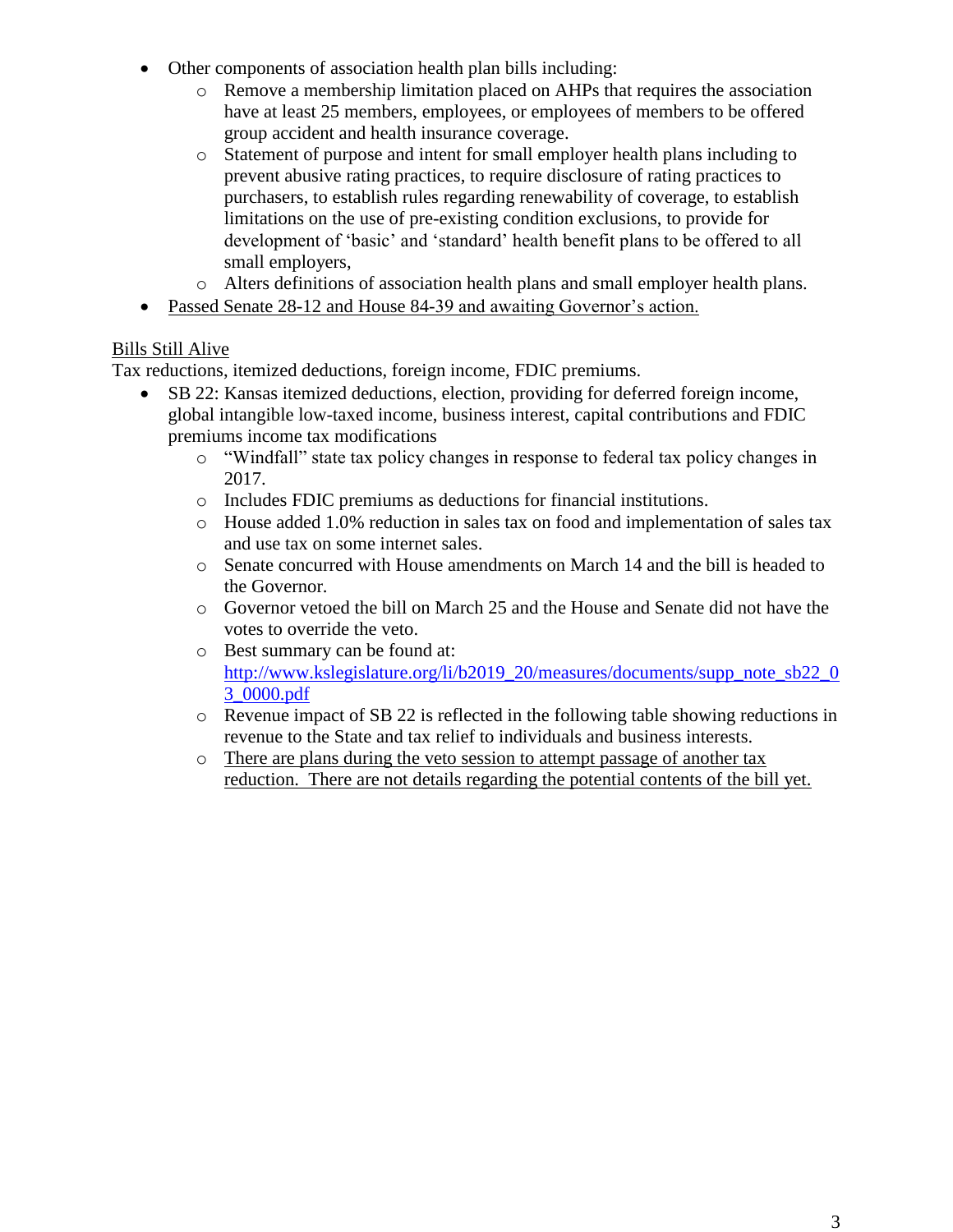|                                                | (Dollars in Millions) |            |         |            |         |            |
|------------------------------------------------|-----------------------|------------|---------|------------|---------|------------|
|                                                | FY 2020               |            | FY 2021 |            | FY 2022 |            |
| <b>Individual Income Tax Provisions</b>        |                       |            |         |            |         |            |
| <b>Itemized Deduction Option</b>               | s                     | (50.1)     | s       | (60.3)     | s       | (60.9)     |
| <b>Business income Tax Provisions</b>          |                       |            |         |            |         |            |
| Repatriation                                   | s                     | (10.5)     | s       | (0.4)      | 5       | (0.2)      |
| GILTI                                          |                       | (70.9)     |         | (24.7)     |         | (24.2)     |
| <b>Limitation on Interest Deductions</b>       |                       | (53.1)     |         | (25.5)     |         | (30.6)     |
| <b>FDIC Premium Deductions</b>                 |                       | (2.7)      |         | (1.3)      |         | (1.3)      |
| <b>Capital Contributions</b>                   |                       | negligible |         | negligible |         | negligible |
| Subtotal-Business Income Tax                   | s.                    | (137.2)    | s       | (51.9)     | s       | (50.3)     |
| Sales Tax Rate Decrease on Food<br>(all funds) |                       |            |         |            |         |            |
| <b>State General Fund Share</b>                | s                     | (36.5)     | s       | (55.4)     | s       | (56.3)     |
| State Highway Fund Share                       |                       | (7.0)      |         | (10.7)     |         | (10.8)     |
| Subtotal-Food Sales Tax Decrease \$            |                       | (43.5)     | s       | (00.1)     | s       | (67.1)     |
| Internet Sales Tax Provisions<br>(all funds)   |                       |            |         |            |         |            |
| <b>State General Fund Share</b>                | s                     | 18.2       | s       | 27.7       | s       | 28.2       |
| State Highway Fund Share                       |                       | 3.5        |         | 5.4        |         | 5.5        |
| Subtotal-Internet Sales Tax                    | s                     | 21.7       | s       | 33.1       | s       | 33.7       |
| <b>TOTAL</b>                                   |                       | (209.1)    |         | (145.2)    |         | (150.G)    |
| Total State General Fund Share                 |                       | (205.6)    | s       | (139.9)    | s       | (145.3)    |
| Total State Highway Fund Share                 |                       | (3.5)      |         | (5.3)      |         | (5.3)      |
|                                                |                       |            |         |            |         |            |

Privilege Tax Deduction for Interest.

- Senate Bill 238: Remove privilege tax on interest income from business loans (commercial and agricultural) for banks and savings and loan associations.
- Kansas Bankers Association bill introduced at the very end of the regular session.
- No hearing has been scheduled but there may be an interim hearing in the Joint Committee on Taxation prior to the 2020 legislative session.
- Bill copy here: [http://www.kslegislature.org/li/b2019\\_20/measures/documents/sb238\\_00\\_0000.pdf](http://www.kslegislature.org/li/b2019_20/measures/documents/sb238_00_0000.pdf)

Imposing A Tax on Certain State Credit Unions.

- Senate Bill 239: Privilege tax on certain credit unions.
- Kansas Bankers Association bill introduced at the very end of the regular session.
- Bill would impose privilege tax on interest income earned from business loans (commercial and agricultural) for state-chartered credit with assets in excess of \$100 million.
- No hearing has been scheduled but there may be an interim hearing in the Joint Committee on Taxation prior to the 2020 legislative session.
- Bill copy here: [http://www.kslegislature.org/li/b2019\\_20/measures/documents/sb239\\_00\\_0000.pdf](http://www.kslegislature.org/li/b2019_20/measures/documents/sb239_00_0000.pdf)

#### **Upcoming Activities**

The legislative schedule of hearings is updated regularly throughout the week and can be found in the House and Senate calendars on the Legislature website at: [http://www.kslegislature.org/li/b2019\\_20/chamber/calendars/](http://www.kslegislature.org/li/b2019_20/chamber/calendars/)

Additionally, virtually all hearings are now available on line. You can find those hearings on the Legislature website at: <http://sg001-harmony.sliq.net/00287/Harmony/en/View/Calendar/>